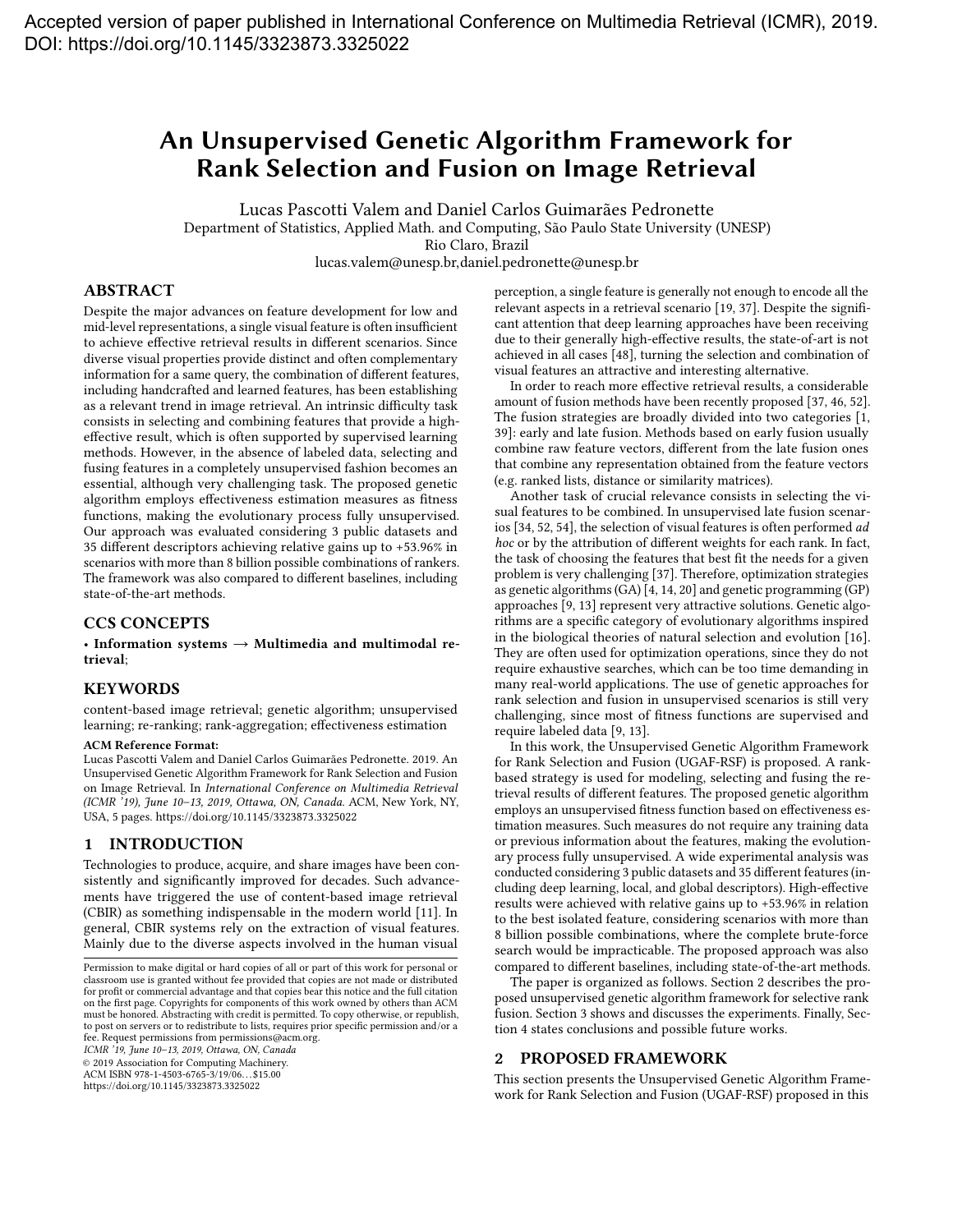<span id="page-1-1"></span>

**Unsupervised Genetic Algorithm Framework for Rank Selection and Fusion (UGAF-RSF)**

Figure 1: General view of the framework.

paper. Figure [1](#page-1-1) illustrates the main steps which define the framework. Each feature is extracted by a descriptor (as defined in [\[42\]](#page-4-17)) and modeled as a ranker, which computes a set of ranked lists used as the input of our approach. The possible combinations among the m available rankers are modeled as binary chromosomes. The combination defined by each chromosome is computed through an unsupervised late fusion based on rank aggregation. The retrieval results are evaluated by effectiveness estimation measures, which are used to perform a selection step. Based on the selected individuals, a next generation is created through crossover and mutation operations. After T generations, the fusion results defined by the selected rankers  $(\mathfrak{X}^*)$  are taken as output. The main steps of the framework are described as follows.

1. Chromosome Representation: each individual is described as a chromosome which is represented by a bit-string. The size of the string is equal to the number of rankers available. For each ranker, there is a bit (genome) that indicates if it is part of the combination ("1") or not ("0"). Before the iterations start, a initial population is randomly generated.

2. Unsupervised Rank Aggregation: for every iteration, the combination defined by each of the chromosomes is computed using an unsupervised rank aggregation algorithm. In this work, the CPRR (Cartesian Product of Ranking References) [\[43\]](#page-4-18) method is used. The CPRR method is a recent unsupervised rank aggregation method, which employs Cartesian product operations for maximizing the relationships among images ranked at top-k positions, achieving effective and efficient results. Additionally, it is worth mentioning that the proposed approach is flexible and can use different aggregation methods for the fusion of rankers results.

3. Unsupervised Fitness Function: the fitness functions are defined by effectiveness estimation measures, which allow a completely unsupervised selection along iterations. Such measures do not require any labeled data and exploit the cluster hypothesis [\[18\]](#page-4-19) that is based on the idea that similar items tend to be relevant among themselves and, therefore, they should have elements in common in the top-k positions. Each chromosome is executed with the rank aggregation method (CPRR in this case) and the output is submitted to the fitness function.

The effectiveness measure is used with the intent of selecting ranked lists with high effectiveness. This work considers two different effectiveness measures: Authority Measure [\[36\]](#page-4-20) and Reciprocal Density [\[33\]](#page-4-21). The Authority Score uses a graph representing the ranking references at top positions of ranked lists and estimates the effectiveness according to the density of the graph. The Reciprocal

Density considers a similar idea, but a weight is assigned to the occurrence of each reciprocal neighbor according to its position in the ranked lists. In this work we propose a Hybrid Score, which combines both the Authority and Reciprocal density measures as follows:  $H y b(q, k) = (Auth(q, k) + 1) \times (Rec(q, k) + 1).$ 

4. Chromosome Selection: the selection stage filters a set of individuals that are destined for crossover or to be kept in the population of the next generation. For this work, the tournament selection was used to select the best individuals. This method works by randomly picking three different chromosomes and selecting the one with the highest fitness. The elitism is applied in this step, where a percentage of the individuals with best fitness of the entire population are obligatory kept for the next iteration.

5. Crossover Operations: reproduction among chromosomes is crucial to keep the diversity of the population and, at the same time, improve the convergence and stability of the algorithm. There are different types of crossover available. In this work, the uniform crossover is applied to generate new individuals. In this form of crossover, each bit is independently chosen from any of the two parents. Each bit is chosen from either parent with equal probability.

6. Mutation Operations: the mutation is of critical importance to keep the diversity of the population and also to prevent local maximum. For the mutation, each bit has a mutation probability that defines the probability of each bit (genome) being flipped (i.e. if the bit is "0", it is changed to "1" and vice versa).

#### <span id="page-1-0"></span>3 EXPERIMENTAL EVALUATION

The experimental analysis considered three different datasets:

• Flowers [\[27\]](#page-4-22) (1,360 images): composed of 17 species of flowers with 80 images of each presenting pose and light variations. This dataset is distributed by the University of Oxford;

• Corel5k [\[22\]](#page-4-23) (5,000 images): composed of 50 categories with 100 images for each class, including diverse scene content such as fireworks, bark, microscopy images, tiles, trees, etc;

• UKBench [\[28\]](#page-4-24) (10,200 images): composed of 2,550 objects or scenes. Each object/scene is captured 4 times from different viewpoints, distances, and illumination conditions.

Most of them are frequently used for image retrieval tasks. The MAP was computed considering every image in the dataset as a query. Besides the MAP, N-S Score was also used for the UKBench dataset with the intent to facilitate the comparison of our results with state-of-the-art baselines.

A wide variety of visual features were considered, including different categories: global, local, and deep learning. Table [1](#page-2-0) presents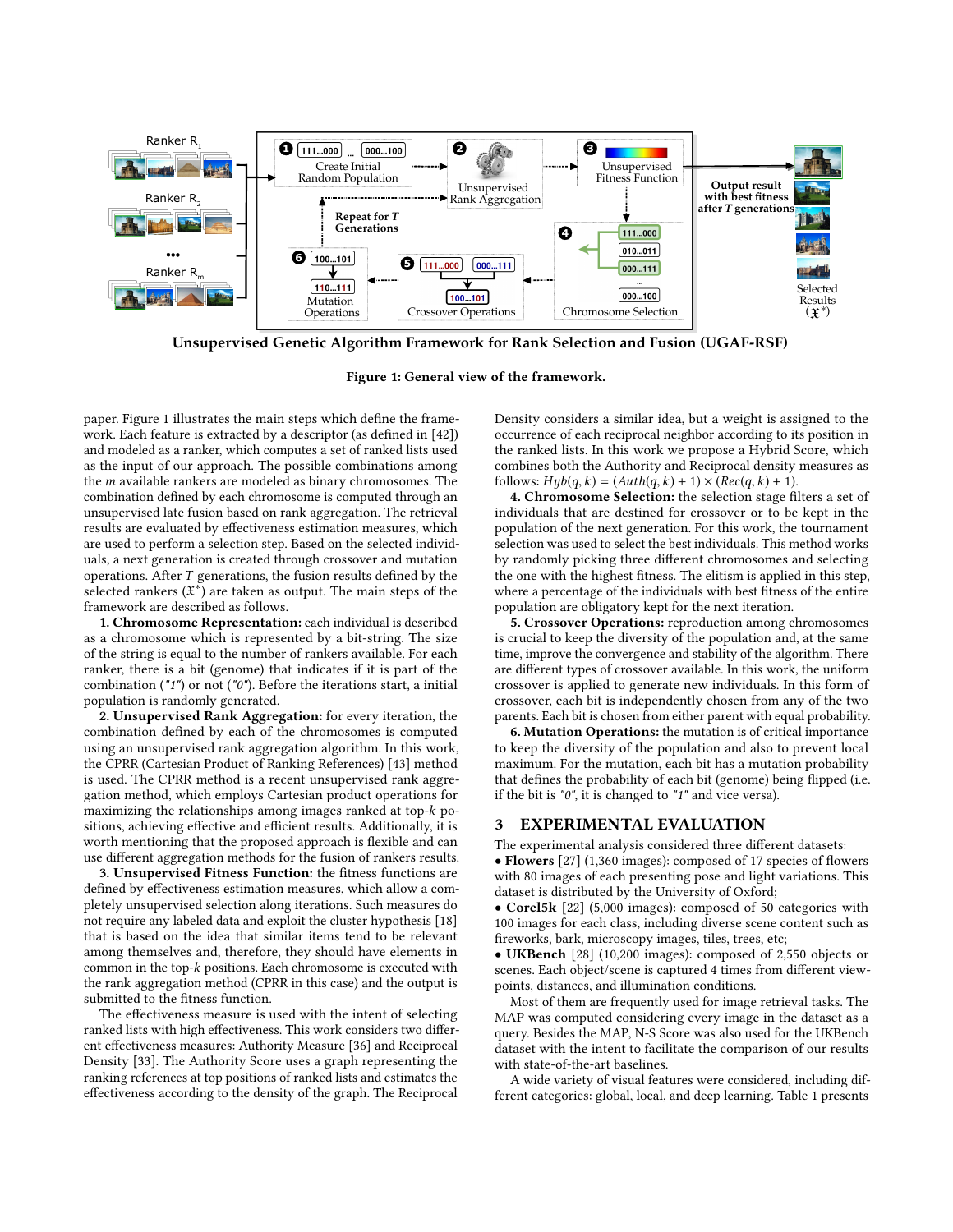<span id="page-2-0"></span>Table 1: Descriptors used in the experimental evaluation.

| Category         | Type                                      | Descriptor                            | Original MAP (%) |                   |                |  |  |
|------------------|-------------------------------------------|---------------------------------------|------------------|-------------------|----------------|--|--|
|                  |                                           |                                       | <b>SIDOWER</b>   | J. Beech          |                |  |  |
|                  |                                           |                                       |                  |                   |                |  |  |
|                  |                                           |                                       |                  | Conect            |                |  |  |
|                  |                                           | <b>ACC</b> [17]                       | 18.99            | 23.44             | 87.72          |  |  |
|                  |                                           | <b>SPACC</b> [17, 25]                 | 19.20            | 23.86             | 85.30          |  |  |
| Global           | Color                                     | CLD[8]                                | 18.54            | 17.86             | 59.58          |  |  |
|                  |                                           | SCD[8]                                | 10.25            | 14.56             | 83.04          |  |  |
|                  |                                           | SCH[8]                                | 13.43            | 17.56             | 48.98          |  |  |
|                  |                                           | FOH [25, 44]                          | 11.42            | 15.87             | 57.05          |  |  |
|                  |                                           | <b>BIC</b> [40]                       | 25.56            | $\qquad \qquad -$ | 80.46          |  |  |
|                  | Shape                                     | <b>PHOG</b> [10, 25]                  | 14.74            | 15.80             | 41.60          |  |  |
|                  | <b>Texture</b>                            | $LBP$ [29]                            | 10.34            | 14.83             | 47.19          |  |  |
|                  |                                           | <b>SPLBP</b> [25, 29]                 | 10.92            | 15.41             | 52.14          |  |  |
|                  |                                           | <b>EHD</b> [26]                       | 12.46            | 16.80             | 44.10          |  |  |
|                  | Color and                                 | $\mathbf{CEDD}\left[6\right]$         | 20.48            | 23.00             | 70.45          |  |  |
|                  | <b>Texture</b>                            | <b>SPCEDD</b> [6, 25]<br>FCTH[7]      | 21.94<br>20.56   | 28.70<br>23.93    | 74.98<br>73.70 |  |  |
|                  |                                           |                                       |                  |                   |                |  |  |
|                  |                                           | <b>SPFCTH</b> [7, 25]<br>$ICD$ [51]   | 21.73<br>20.89   | 26.43<br>24.73    | 77.78<br>74.85 |  |  |
|                  |                                           | <b>SPICD</b> [25, 51]                 | 22.56            | 28.02             | 76.67          |  |  |
|                  |                                           | <b>COMO</b> [45]                      | 21.83            | 21.05             | 79.77          |  |  |
|                  | Holistic                                  | $GIST$ [30]                           | 9.82             | 15.98             | 45.44          |  |  |
|                  | Bag of                                    | $SIFT$ [24]                           | 28.47            | 12.60             | 74.52          |  |  |
| Local            | Words                                     | <b>VOC</b> [47]                       |                  |                   | 91.14          |  |  |
|                  |                                           | $CNN-SENet1$                          | 43.16            | 56.92             | 92.15          |  |  |
|                  |                                           | $CNN-ResNet1$                         | 51.83            | 64.81             | 94.54          |  |  |
|                  |                                           | $CNN-FBResNet1$                       | 52.56            | 64.21             | 93.88          |  |  |
|                  |                                           | $CNN-ResNeXt1$                        | 51.91            | 62.39             | 93.67          |  |  |
|                  | Convolut.                                 | $CNN-DPNet1$                          | 50.93            | 65.15             | 90.47          |  |  |
|                  | Neural                                    | $CNN-VGGNet1$                         | 39.05            | 47.85             | 87.99          |  |  |
| Deep<br>Learning | <b>Networks</b><br>trained on<br>Imagenet | $CNN-BnVGGNet1$                       | 41.87            | 52.72             | 89.24          |  |  |
|                  |                                           | $CNN\text{-}InceptionV4$ <sup>1</sup> | 42.35            | 58.66             | 86.82          |  |  |
|                  |                                           | CNN-InceptionResNet <sup>1</sup>      | 42.20            | 61.17             | 87.23          |  |  |
|                  |                                           | CNN-BnInception <sup>1</sup>          | 46.58            | 46.60             | 91.84          |  |  |
|                  |                                           | CNN-NASnet-Large <sup>1</sup>         | 40.74            | 53.55             | 86.90          |  |  |
|                  |                                           | CNN-AlexNet <sup>1</sup>              |                  | 37.67             | 85.57          |  |  |
|                  |                                           | $CNN-Xception1$                       | 46.04<br>47.31   | 54.44             | 90.83          |  |  |
|                  | Pooled CNN                                | <b>CNN-OLDFP</b> [38]                 | $-$ -            | $-$ -             | 97.74          |  |  |
|                  |                                           |                                       |                  |                   |                |  |  |

each of them followed by their respective types, references, and the MAP obtained for each dataset.

The deep learning results were obtained using PyTorch [\[31\]](#page-4-41)  $^1,$  $^1,$  $^1,$ one of the most popular open-source frameworks for machine learning. All of the networks were trained on ImageNet [\[12\]](#page-4-42), a dataset commonly used for training general purpose convolutional neural networks. The distances were extracted from the feature vectors obtained from the last layer before the classification layer. For the CNN-OLDFP, the feature vectors are provided by [\[38\]](#page-4-40), the network mixes techniques of deep learning and bag of words aiming at optimizing the effectiveness of the results.

The parameters used in most of the conducted experiments are described as follows: 100 individuals for the population size; 30 generations per execution; hybrid fitness function; 70% of crossover rate; 0.08% of mutation rate; 0.05% of elitism rate;  $k = 50$  for Flowers and Corel5k, and  $k = 4$  for UKBench [\[43\]](#page-4-18). Since genetic algorithms are stochastic, all the results reported in this paper are given by the arithmetic mean of 10 executions.

All the results were obtained through a completely unsupervised evolutionary process. For evaluation purposes, the results in the graphs report the highest MAP of the population along the generations. The results reported in the tables are from the combination with the highest fitness in the last population  $(\mathfrak{X}^*)$ . For this reason, the results from graphs, which show the evaluation of parameters, may differ from the ones in the tables, which show the final selection results.

The Flowers dataset was chosen to evaluate the parameters, since it is the smallest dataset in the experimental protocol. Along

the experimental evaluation, it can be seen that our results are far higher than the best isolated descriptor (CNN-FBResNet with MAP of 52.56% for Flowers dataset).

• Fitness function: an experiment was conducted for comparing the results of each of the three effectiveness estimation measures when considered as fitness function of the genetic programming. Figure [2](#page-3-1) presents the results by reporting the highest MAP of the population along 30 generations. The results reveal that Hybrid measure presents the best results being slightly above Authority. Therefore, we considered our proposed Hybrid measure as the fitness function for all the remaining experiments;

• Population size and number of generations: Figure [3](#page-3-1) presents the results of the genetic algorithm along 60 generations for five different population sizes (25, 50, 100, 150, and 200). As can be seen, there is few gain in executing more than 30 generations, so we considered this value for all the remaining executions. The higher the population size, higher the results obtained. However, there is a trade-off between efficiency and effectiveness in this regard. Therefore, for all the remaining experiments, we adopted 100 as the default population size, since it presented results slightly close to 150 and 200;

• Crossover rate: Figure [4](#page-3-1) presents an analysis of the crossover rate. As can be seen, the variation of the crossover rate does not have a great impact in the results. We considered a crossover rate of 70% for all the remaining experiments, once this value presented slightly better results;

• Mutation rate: Figure [5](#page-3-2) presents an analysis of the mutation rate. As can be seen, the variation of the mutation rate also does not have a great impact in the results. However, 8% revealed the best results and we decided to keep it for all the remaining experiments;

<span id="page-2-2"></span>• Evolutionary strategy: three different strategies are considered aiming at improving the results of the genetic approach: (1) in this strategy, the elitism increases along the generations; (2) crossover and mutation decrease along the generations; (3) both strategies 1 and 2 are used together. Figure [6](#page-3-2) evaluates the impact of the proposed strategies on the results. The strategy (1) revealed the best results and is used for the final results that are reported in the tables  $(\mathfrak{X}^*)$ ;

• Maximum elitism rate: the maximum elitism rate determines the maximum value that the elitism can reach when using the strategy (1). This is evaluated by the Figure [7.](#page-3-2) We considered 20% for all the remaining experiments;

The results obtained by our proposed framework is presented in Table [2,](#page-2-3) where  $(\mathfrak{X}^*)$  indicates the most frequently selected combination and the average MAP of 10 executions. The relative gain is computed in relation to the best isolated descriptor. Notice that our method achieved positive gains in all of the circumstances.

<span id="page-2-3"></span>Table 2: The most frequently selected combination and the average MAP for each dataset.

| <b>Dataset</b> | <b>Frequently Selected Combination</b><br>(X*)                                                                                     |                       | <b>Relative</b><br>Gain |
|----------------|------------------------------------------------------------------------------------------------------------------------------------|-----------------------|-------------------------|
| <b>Flowers</b> | $ACC + AlexNet + BhInception +$<br>ResNeXt + ResNet + SIFT                                                                         | $80.92 +$<br>0.6005   | $+53.96%$               |
| Corel5k        | CEDD + BnInception + FBResNet +<br>InceptionV4 + NASnet-Large +<br>$ResNext + GIST + LBP + SCD$                                    | $91.45 \pm$<br>0.3738 | $+40.37%$               |
| <b>UKBench</b> | $AlexNet + BhInception + InceptionV4 +$<br>OLDFP + ResNeXt + SENet + VGGNet +<br>$COMO + FOH + GIST + SCD +$<br>SIFT + SPACC + VOC | $99.25 +$<br>0.0573   | $+1.54%$                |

<span id="page-2-1"></span>[<sup>1</sup>](#page-2-2) <github.com/Cadene/pretrained-models.pytorch>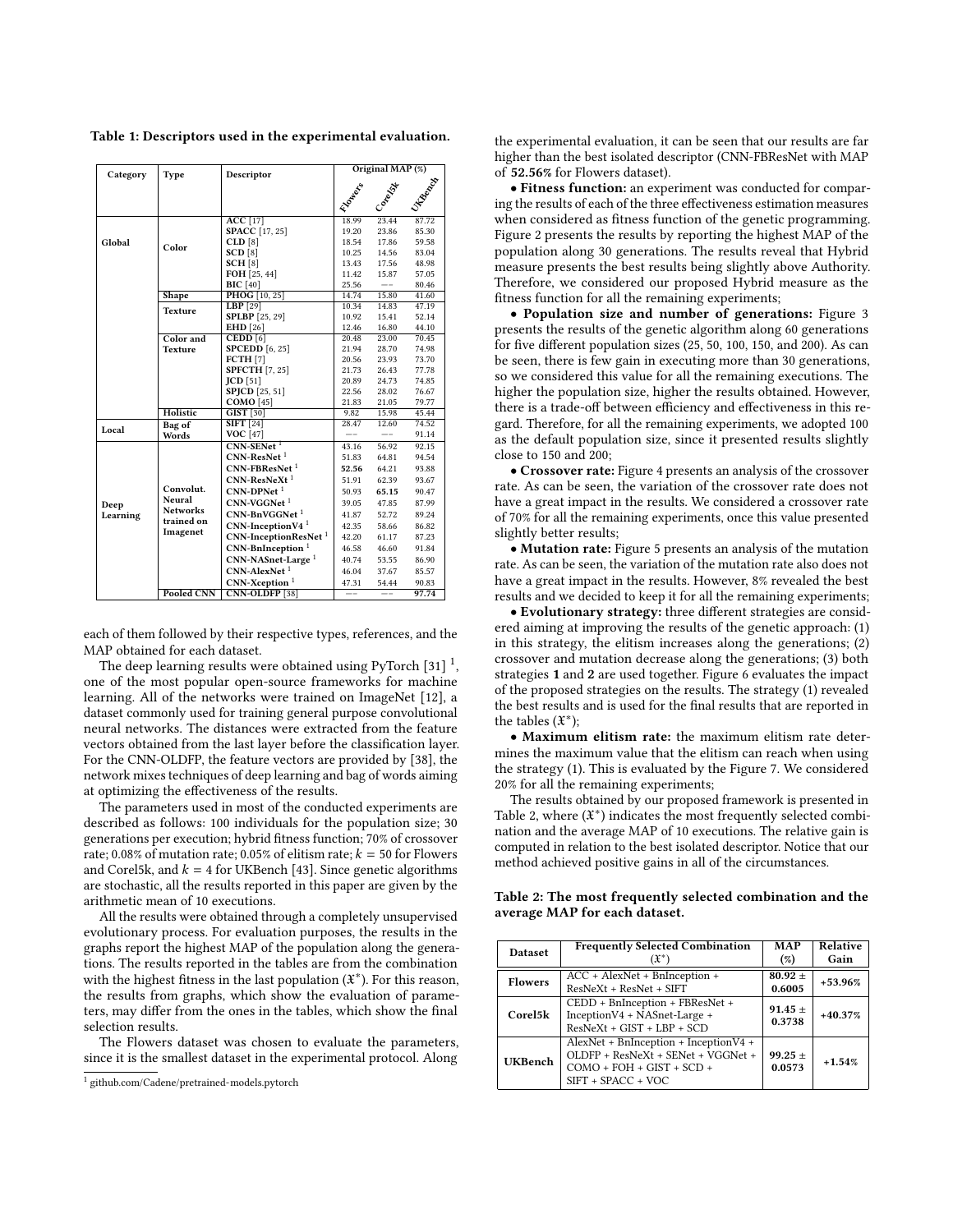<span id="page-3-1"></span>

<span id="page-3-2"></span>Figure 5: Mutation rate.

Figure 6: Evolutionary strategies.

Figure 7: Maximum elitism rate.

The obtained results were compared to different methods presented in the literature. We compared our approach with feature selection techniques. After applying PCA and L2-norm regularization for all the feature vectors, the feature selection methods were employed to select the top-100 most relevant features among the available ones. From the euclidean distance of the new vectors, we computed the ranked lists for the results and submitted them as input for the CPRR re-ranking algorithm. Besides that, as these methods are very expensive for a large number of features, the results are presented just for the Flowers and Corel5k datasets. A comparison of the proposed approach with feature selection methods based on early fusion is presented in Table [3.](#page-3-3)

<span id="page-3-3"></span>Table 3: Comparison with feature selection techniques.

| MAP (%)        |             |         |       |           |             |             |                    |
|----------------|-------------|---------|-------|-----------|-------------|-------------|--------------------|
| <b>Dataset</b> | <b>Best</b> | Laplace |       | SPEC MCFS | <b>UDFS</b> | <b>NDFS</b> | Proposed           |
|                | Desc.       | [15]    | (53]  | [5]       | [50]        | [21]        | Framework          |
| <b>Flowers</b> | 52.56       | 61.28   | 49.67 | 55.95     | 63.97       | 65.41       | $80.92 \pm 0.6005$ |
| Corel5k        | 65.15       | 78.40   | 63.99 | 8474      | 78.20       | 87.17       | $91.45 \pm 0.3738$ |

<span id="page-3-4"></span>Table 4: State-of-the-art in the UKBench dataset (N-S Score).

| N-S scores for the state-of-the-art methods |              |             |             |             |             |                   |             |              |             |       |             |
|---------------------------------------------|--------------|-------------|-------------|-------------|-------------|-------------------|-------------|--------------|-------------|-------|-------------|
| Zheng                                       |              | Wang        |             | Sun         |             | Paulin            |             | Zhang        |             | Zheng |             |
| et al. $[55]$                               |              |             | et al. [46] |             | et al. [41] |                   | et al. [32] |              | et al. [52] |       | et al. [54] |
| 3.57                                        |              |             | 3.68        |             | 3.76        | 3.76              |             | 3.83         |             | 3.84  |             |
| Bai                                         |              | Xie         |             | Liu         |             | Pedronette        |             | Bai          |             |       |             |
| et al. $[2]$                                |              | et al. [49] |             | et al. [23] |             | et al. [35]       |             | et al. $[3]$ |             |       |             |
|                                             | 3.89<br>3.86 |             |             | 3.92        |             | 3.93              |             | 3.94         |             |       |             |
| <b>Proposed Framework</b>                   |              |             |             |             |             | $3.95 \pm 0.3206$ |             |              |             |       |             |

We also compared our results with state-of-the-art methods for the UKBench dataset. Our proposed method considers all of the rankers as input and performs a completely unsupervised fusion, while other methods consider a small set of them, that is generally selected ad hoc. Several state-of-the-art methods are included in the comparison. Table [4](#page-3-4) presents a comparison on the UKBench dataset. Our proposed method achieved a N-S Score (equivalent to P@4) of 3.95. Notice that UGAF-RSF achieved the best results when compared to the baselines.

#### <span id="page-3-0"></span>4 CONCLUSION

In this work, we have presented a fully unsupervised genetic algorithm framework for content-based image retrieval that innovates by using effectiveness estimation measures as fitness functions. A wide experimental analysis was conducted for evaluating the parameters and each of the datasets. The results reveal the great potential of the framework with high-effective values (relative gains up to +53.96%) in scenarios with billions of combinations available, where the complete brute-force search would be totally impracticable. In addition to that, the achieved scores are closer or higher to the baselines and the state-of-the-art in the majority of the cases.

As future work, we intend to evaluate the approach in other multimedia scenarios (e.g. textual, sound, video). We also intend to analyse the impact of different rank-aggregation methods and chromosome representations (e.g. tree structures).

### 5 ACKNOWLEDGMENTS

The authors are grateful to the São Paulo Research Foundation - FAPESP (grants #2017/02091-4, #2018/15597-6, and #2017/25908- 6), the Brazilian National Council for Scientific and Technological Development - CNPq (grant #308194/2017-9), and Petrobras (grant #2017/00285-6).